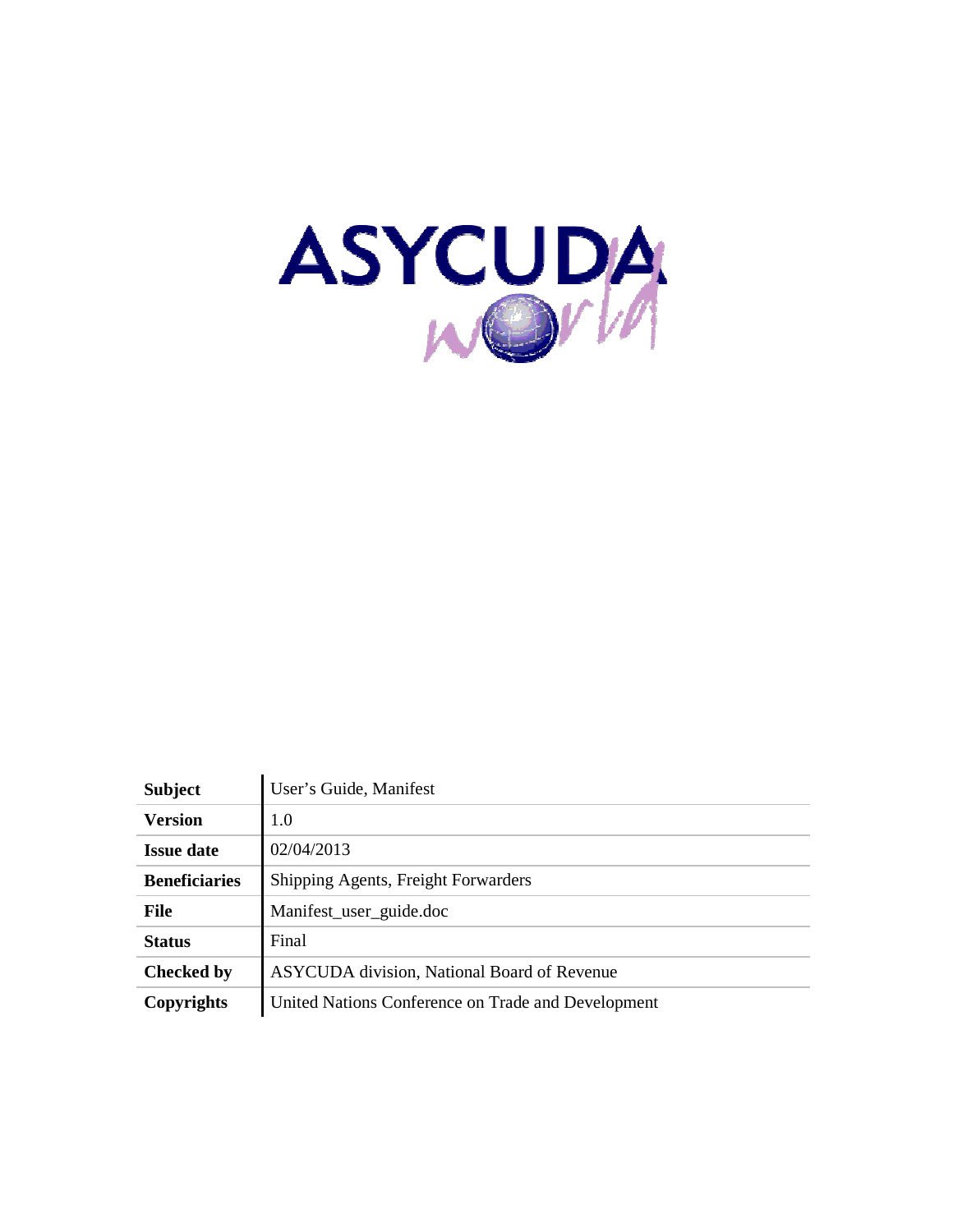

# How to read this document



This symbol indicates advice and recommendations. Information on best practices and recommended procedures related to the current topic is contained here.



**Keyword** Definition



This symbol indicates a warning. Information on common pitfalls or dangers associated with the current topic is contained here.



This symbol indicates an example to further illustrate the current topic.



*Figure1 - This is an example of figure*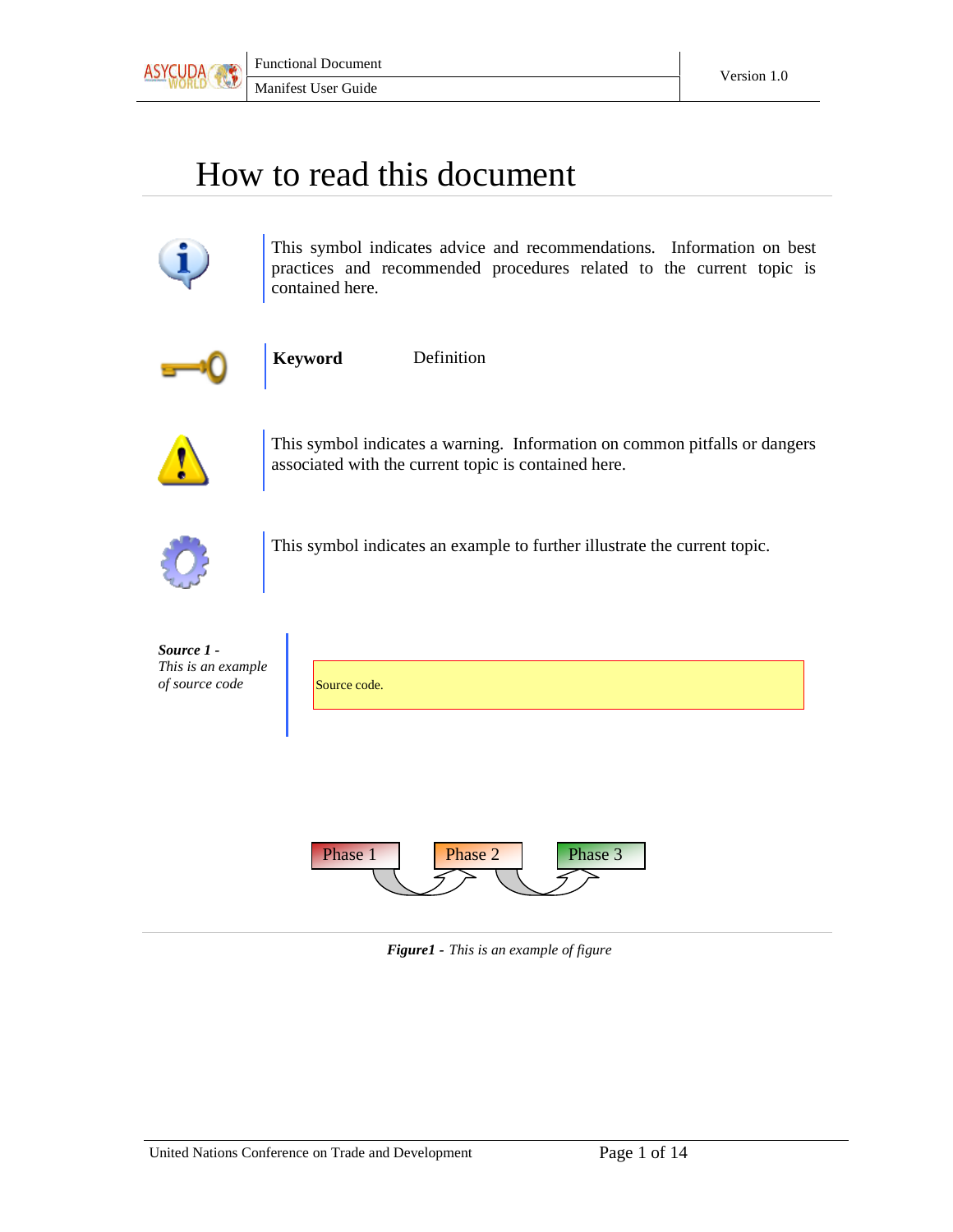

ASYCUDA World is the latest result of a process that began when UNCTAD identified the first signs of the commercial potential of the World Wide Web. Founded in the early 1980's to automate the operations of Customs Administrations, the UNCTAD ASYCUDA system has become the leading media of Customs computerisation worldwide. ASYCUDA is today the core component of comprehensive Integrated Customs Information Systems in more than 90 countries.

The main objective of the program is to support countries to achieve a global aim – Facilitation of Trade, by strengthening the Customs Administrations' operational capacity to carry out their fiscal and control missions, through the implementation of modern and reliable systems.

This user reference guide was developed to help users of ASYCUDA World to familiarise themselves with the system's manifest handling functions. The ASYCUDA Cargo Control (also called the Manifest Module) supports all types of transport documents (bills of lading, airway bills, rail consignment noted, road transport documents) or transit documents. The system comprises the following functions: data-entry, checking, registration, amendment (including excesses and shortages) and discharge of the Manifest. A full set of reports exists for follow-up purposes.

The integrated functionality of ASYCUDA ensures the link and cross-check between cargo control and declaration processing databases. These features are essential for the efficiency of a customs computerised system.

### 1. Introduction

This chapter describes how ASYCUDA World handles cargo manifest as well as its associated bills of lading (BOL's). The ASYCUDA World manifest processing function is designed to cover all modes of transport; air (waybills), sea (manifests) and rail and road transport documents.

In modern practices, customs do not key in the manifest but rather receive manifests (as EDIFACT CUSCAR messages, XML format) from shipping agencies, port authorities, etc. and integrate them in the customs working database. Nonetheless, ASYCUDA World still provides the possibility to key in a manifest with its associated BOL's.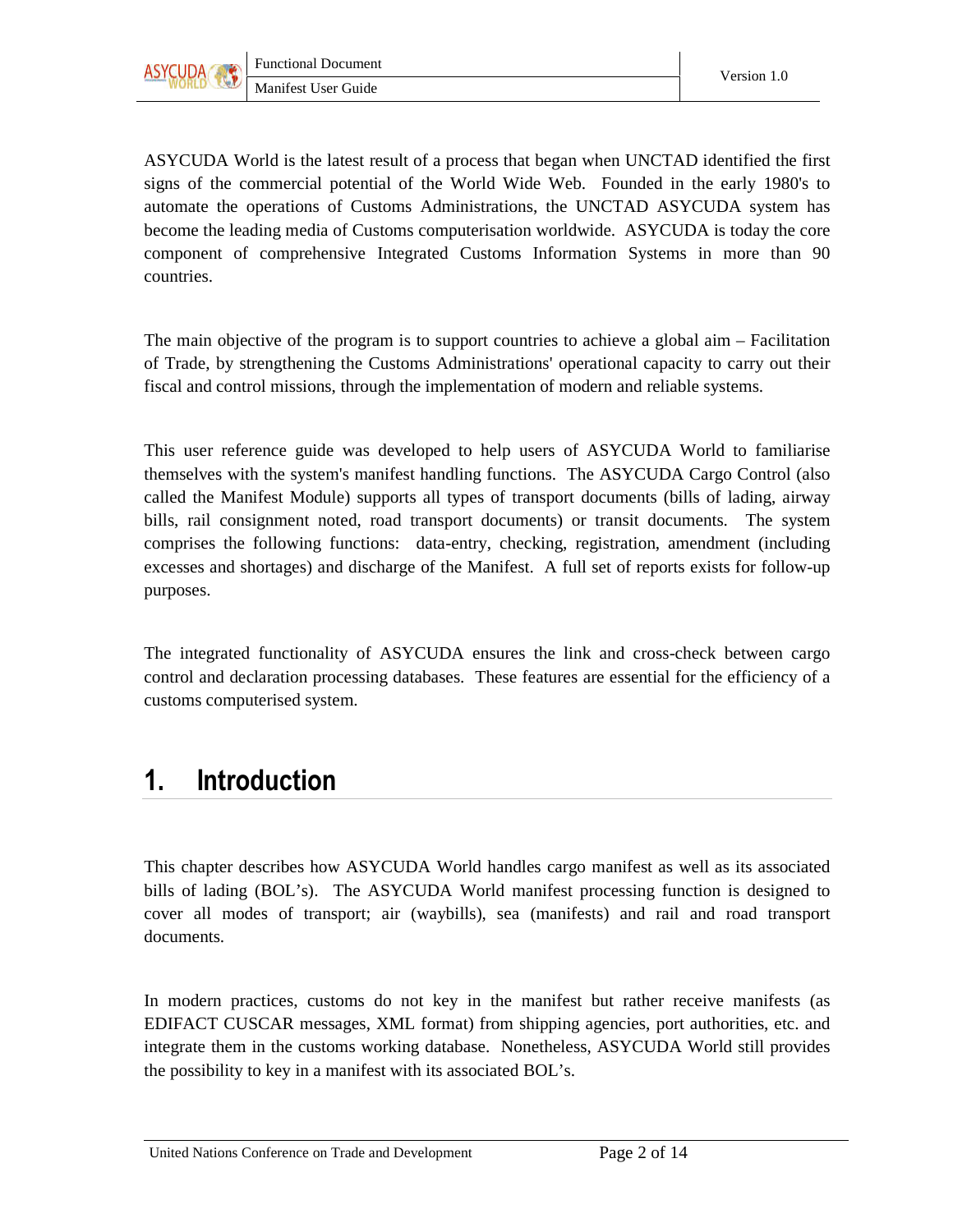

## 2. Manifest Feature in ASYCUDA World

- Manifest capture
- Bill of lading capture
- Bill of lading "degroupage"
- Manifest registration
- Amendments
- Excess and shortages
- Write off, including automatic and manual write off
- Fast Cargo Integration Manifest capture
- Manifest generation from a T1 document

### 2.1. Definitions

The main purpose of the **manifest** is to provide necessary information about cargo for transport, commercial and regulatory reasons. It is traditionally used by Customs as a control tool to ensure that all manifested cargo is accounted for, usually by means of individual Customs declarations. It also gives Customs some advance information on imported cargo in order to plan examination priorities, risk assessment, staff attendance, etc.

The manifest document usually consists of two segments; the manifest general segment and one or more BOL's.

These can be either **House** bills or **Master** bills.

A **house bill** represents one specific consignment. The goods related to it can be cleared directly by a Customs declaration (s).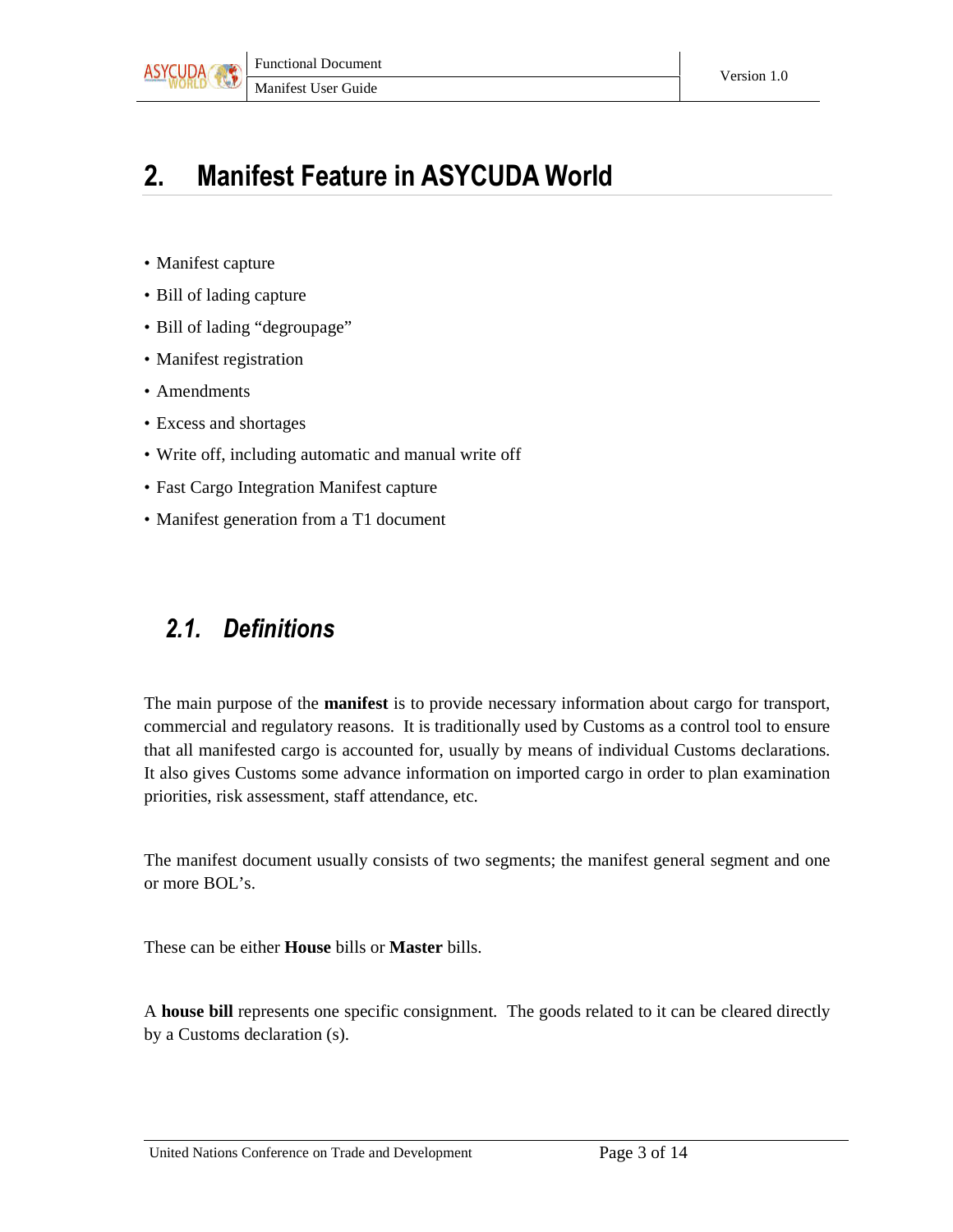

A **master bill** refers to the 'groupage' or consolidation, for transport or other commercial reasons, of a number of house bills and it must be split before Customs clearance, so that a Customs' declaration(s) relates to that bill.

A **first level bill of lading** is directly related to the manifest and it can be a **house bill** or a **master bill**.

A **second level bill of lading** is a **house bill** created by the 'degroupage' of a **master bill** and is linked directly to that **master bill**.

### 2.2. Data Capture

#### 2.2.1. Capturing a manifest

Upon the reception of a paper manifest document, the manifest form is invoked and the user starts to capture the manifest information in the appropriate boxes. Here below is a neat description of the manifest fields as well as the BOL fields. The manifest form is invoked as shown in figure 3, it looks like figure 4.

| <b>Manifest</b> | - -    |
|-----------------|--------|
| New             | ainer  |
| Find            | arters |

**Figure 3: Creating a new manifest**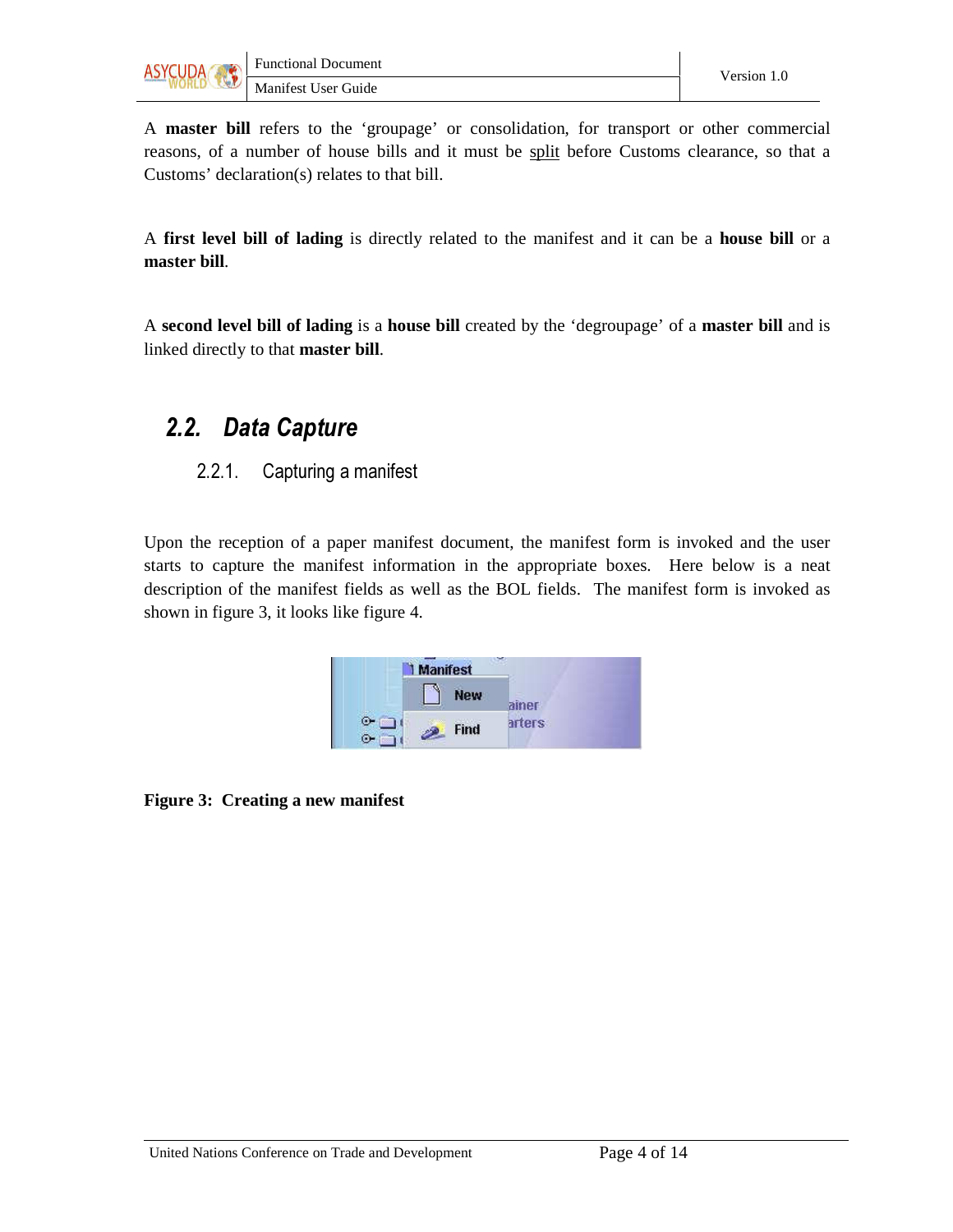

| 3200                                                                    |                                 |                                                                        |                                          | 100 %                                            |
|-------------------------------------------------------------------------|---------------------------------|------------------------------------------------------------------------|------------------------------------------|--------------------------------------------------|
| Manifest - General Information<br>ΛÌ                                    |                                 |                                                                        |                                          |                                                  |
| CUO <sub>01</sub><br><b>Customs office</b>                              | <b>Inland Office</b>            |                                                                        |                                          |                                                  |
| Voyage number<br>ABC5                                                   | Date of departure<br>31/01/2007 | Date of arrival<br>30/05/2007<br>Date of registration<br>30/05/2007    | <b>Time of arrival</b><br>15:47<br>02:00 | <b>Registration Number</b><br>$2007$ / 2         |
| Place of departure<br><b>FRMRS</b><br><b>MARSEILLE</b>                  |                                 | <b>Place of destination</b><br><b>CIABJ</b><br><b>ABIDJAN</b>          |                                          |                                                  |
| -Carrier<br> 01                                                         |                                 |                                                                        | <b>Totals</b>                            |                                                  |
| <b>Broadcasting international</b><br><b>GVA</b><br>null<br>null<br>hull |                                 | <b>Bills:</b><br>Packages:<br><b>Containers:</b><br><b>Gross Mass:</b> |                                          | 25<br>37,500.000<br>$\overline{2}$<br>25,000.000 |
| -Transport                                                              |                                 |                                                                        |                                          |                                                  |
| Mode                                                                    |                                 | Identity                                                               |                                          |                                                  |
| 1 <br>Sea transport<br><b>Nationality</b>                               |                                 | Place                                                                  |                                          |                                                  |
| CH<br>Switzerland                                                       |                                 |                                                                        |                                          |                                                  |
| <b>Registration</b>                                                     |                                 | Date                                                                   |                                          |                                                  |
| <b>Master</b>                                                           |                                 |                                                                        |                                          |                                                  |
|                                                                         |                                 |                                                                        |                                          |                                                  |



It contains the following fields:

| <b>Fields</b>             | <b>Description</b>                                                                             |
|---------------------------|------------------------------------------------------------------------------------------------|
| <b>Customs Office</b>     | Customs office code number                                                                     |
| Voyage number             | Ship name, aircraft flight number, vehicle registration number to<br>obtain a unique reference |
| Date of departure         | Vessel date of departure from last port                                                        |
| Date of arrival           | Vessel date of arrival to destination                                                          |
| Time of arrival           | Vessel time of arrival to destination                                                          |
| <b>Place of departure</b> | Vessel last port of departure                                                                  |
| <b>Destination</b>        | Port where goods will be Customs cleared                                                       |
| <b>Carrier</b>            | Details of the carrier of the goods as required                                                |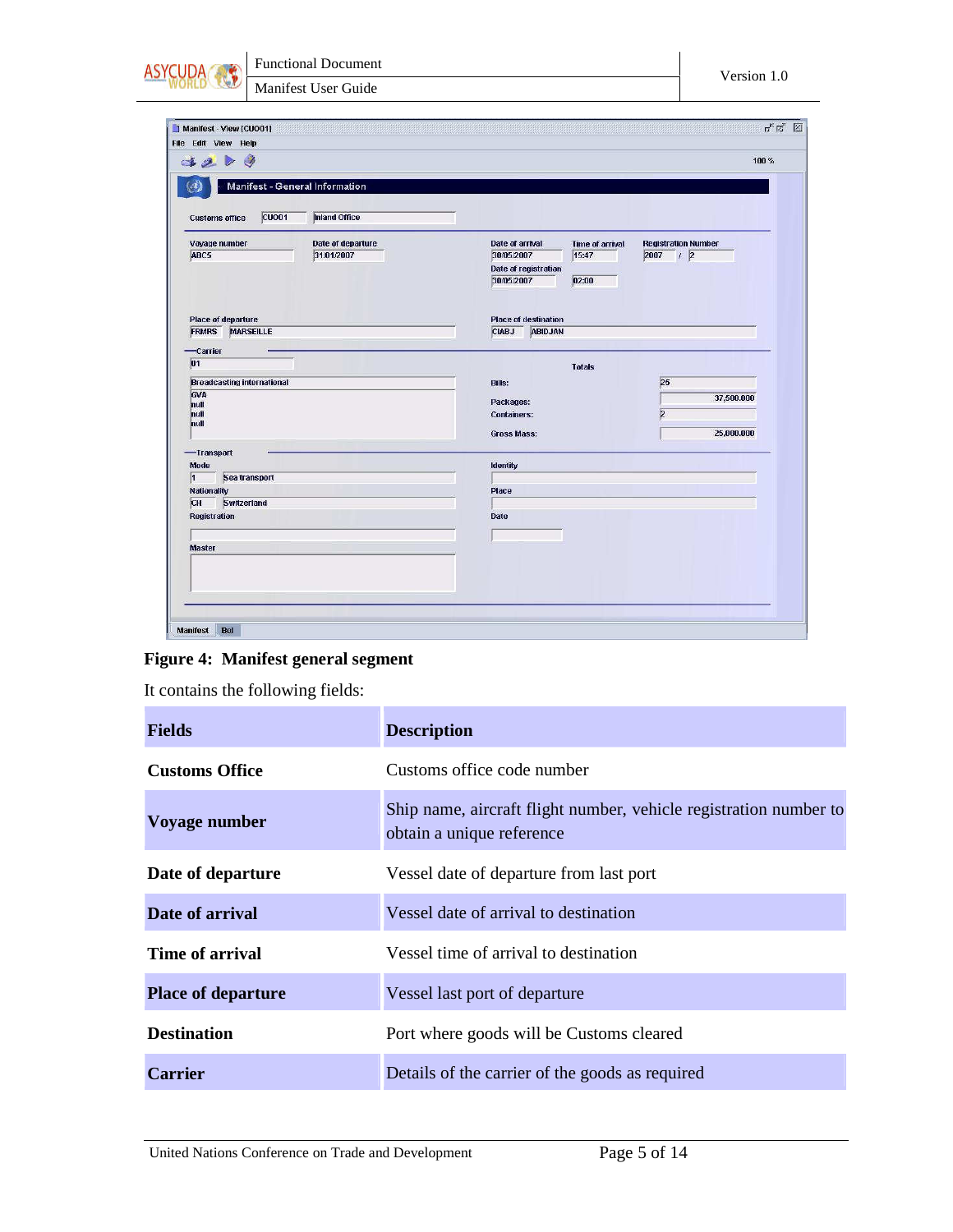

#### **Transport**

| <b>Mode</b>             | Code of mode of transport                                                                                                                                       |
|-------------------------|-----------------------------------------------------------------------------------------------------------------------------------------------------------------|
| <b>Nationality</b>      | Country code of the means of transport                                                                                                                          |
| <b>Identity</b>         | Name of the transporter; ship, registration of aircraft or similar                                                                                              |
| <b>Place</b>            | Port of registry of a ship or place where the carrier's head office<br>is located                                                                               |
| <b>Registration</b>     | Details of the transport, vehicle or aircraft registration,<br>registration for a ship and any additional details required in field<br>2 or leave field 2 blank |
| <b>Master</b>           | Details of the captain or pilot                                                                                                                                 |
| <b>Totals</b>           | Summary of the cargo - details of the total number of bills on the<br>manifest, number of packages, number of shipping containers<br>and gross mass in kilos    |
| Tonnage (gross and net) | Tonnage of a ship - not normally needed for Customs purposes                                                                                                    |
| <b>Last discharge</b>   | Date of the last discharge of the ship                                                                                                                          |

This completes the general segment details for the manifest.

Remember that certain fields are essential. For example, the office code, voyage number and date of departure are the key identifying fields for storing and retrieving the manifest in ASYCUDA World. Similarly, the totals are used to check and validate the bill of lading details.

Many of the other fields are configurable.

#### 2.2.2. Capturing a BOL

Note that in this context the term bill of lading is intended to be generic; it covers a broad range of transport documents. Some of the data keyed into the manifest general segment will already be displayed in the relevant fields of the bill of lading.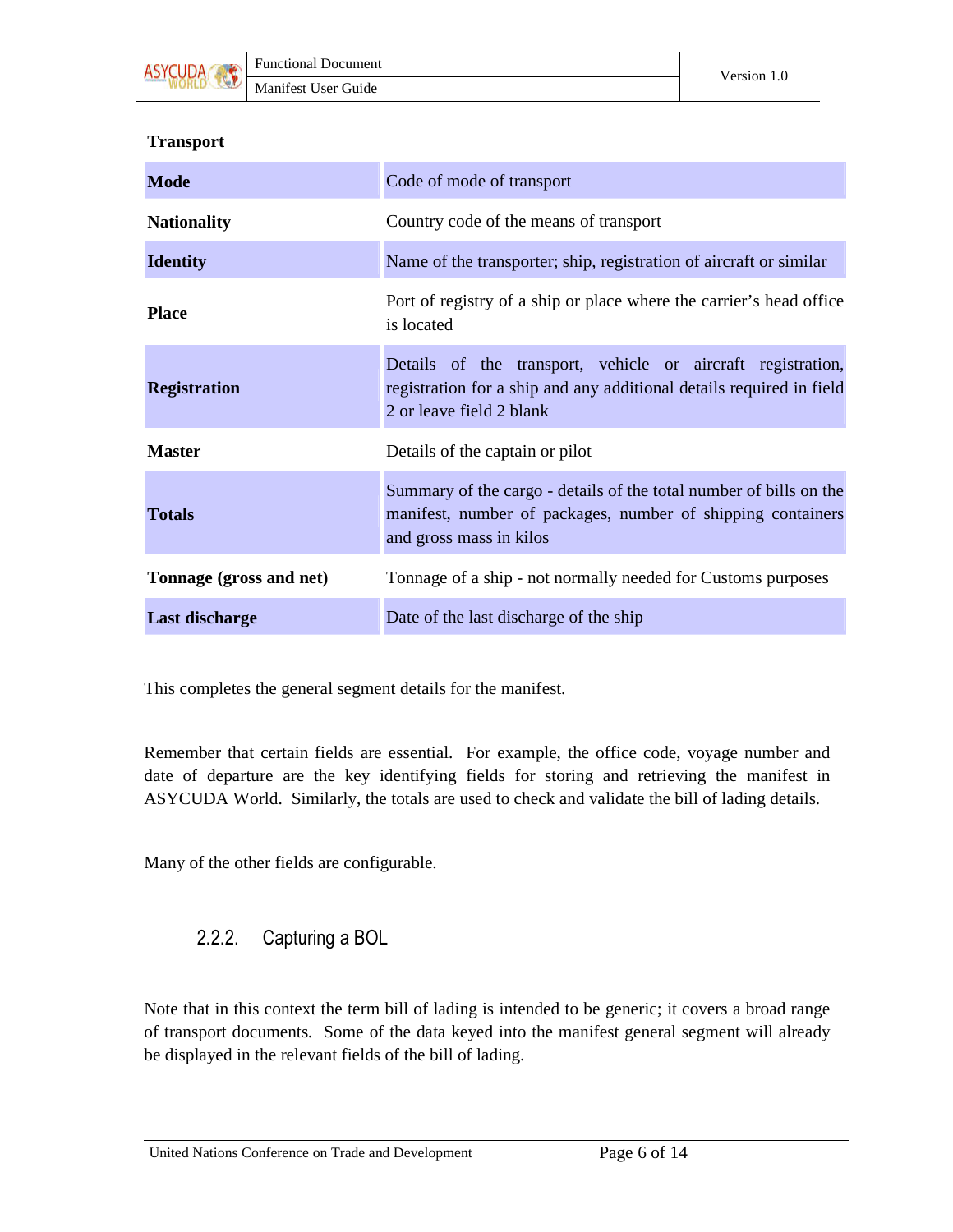

## 3. Invoking the BOL form



**Figure 5: Main menu, creating a new way bill**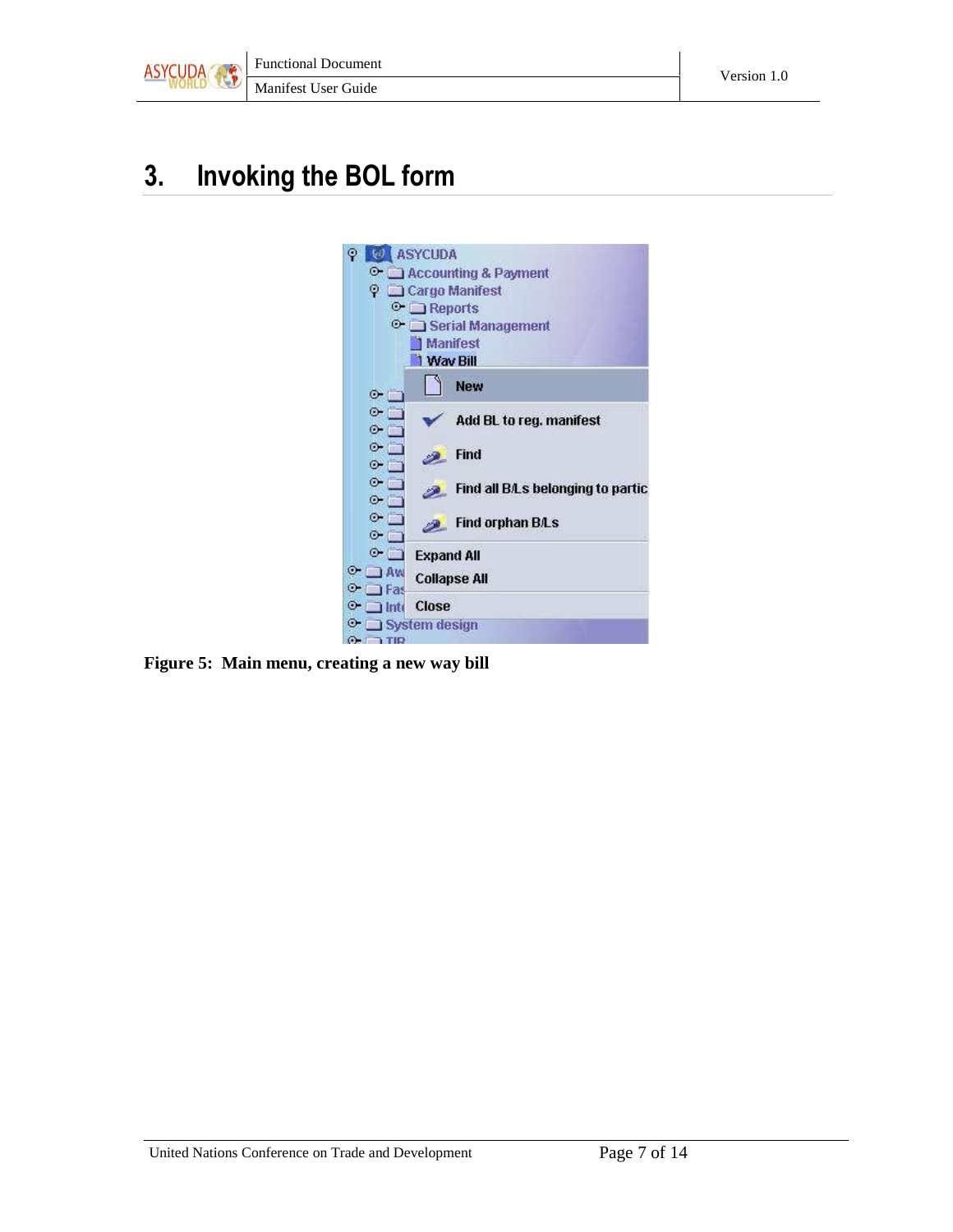

Manifest User Guide

| <b>CUO01</b><br><b>Customs office</b>                                                                                                                                                         | <b>Inland Office</b>               |                                           |                            |
|-----------------------------------------------------------------------------------------------------------------------------------------------------------------------------------------------|------------------------------------|-------------------------------------------|----------------------------|
| Voyage number                                                                                                                                                                                 | Date of departure                  | Date of arrival<br><b>Time of arrival</b> | <b>Registration number</b> |
| ABC5                                                                                                                                                                                          | 31/01/2007                         | 15:47<br>30/05/2007                       | $2007$ / 2                 |
| <b>BA</b> ref. number                                                                                                                                                                         | <b>BA</b> Type                     | <b>Nature</b>                             | <b>BA. Number</b>          |
| AUTOB1                                                                                                                                                                                        | <b>AWB</b><br>Air Way Bill         | 23                                        | $\vert$ 1                  |
| <b>Previous document</b>                                                                                                                                                                      |                                    | <b>UCR</b>                                |                            |
|                                                                                                                                                                                               |                                    |                                           |                            |
| <b>Place of loading</b>                                                                                                                                                                       |                                    | Place of unloading                        |                            |
| <b>FRMRS</b><br><b>MARSEILLE</b>                                                                                                                                                              |                                    | <b>ABIDJAN</b><br><b>CIABJ</b>            |                            |
| -Carrier                                                                                                                                                                                      |                                    | <b>Exporter/Shipper</b>                   |                            |
| 01                                                                                                                                                                                            |                                    |                                           |                            |
|                                                                                                                                                                                               |                                    |                                           |                            |
| <b>Broadcasting international</b>                                                                                                                                                             |                                    | 01                                        |                            |
| GVA                                                                                                                                                                                           |                                    | $\overline{01}$                           |                            |
|                                                                                                                                                                                               |                                    |                                           |                            |
|                                                                                                                                                                                               |                                    |                                           |                            |
|                                                                                                                                                                                               |                                    |                                           |                            |
|                                                                                                                                                                                               |                                    |                                           |                            |
|                                                                                                                                                                                               |                                    |                                           |                            |
|                                                                                                                                                                                               |                                    |                                           |                            |
|                                                                                                                                                                                               |                                    | <b>Identity</b>                           |                            |
| Sea transport                                                                                                                                                                                 |                                    |                                           |                            |
|                                                                                                                                                                                               |                                    |                                           |                            |
| Switzerland                                                                                                                                                                                   |                                    |                                           |                            |
|                                                                                                                                                                                               |                                    | Consignee                                 |                            |
|                                                                                                                                                                                               |                                    |                                           |                            |
|                                                                                                                                                                                               |                                    |                                           |                            |
|                                                                                                                                                                                               |                                    | 01                                        |                            |
|                                                                                                                                                                                               |                                    | $\overline{01}$                           |                            |
|                                                                                                                                                                                               |                                    |                                           |                            |
|                                                                                                                                                                                               |                                    |                                           |                            |
|                                                                                                                                                                                               |                                    |                                           |                            |
|                                                                                                                                                                                               |                                    |                                           |                            |
| null<br>null<br>null<br>-Transport<br><b>Mode</b><br>$\overline{1}$<br><b>Nationality</b><br>CH<br>-Notify<br>$\overline{01}$<br>$\overline{01}$<br>$\overline{2}$<br><b>Total containers</b> | Status HSE                         | Item (number of degrouped B/L)            |                            |
| 01<br><b>Packages codes</b>                                                                                                                                                                   | <b>Bulk, Solid, fine particles</b> |                                           |                            |

**Figure 6: Waybill form** 

### 3.1. BOL fields

| <b>Fields</b>              | <b>Description</b>                                                                                                                                   |
|----------------------------|------------------------------------------------------------------------------------------------------------------------------------------------------|
| <b>Manifest</b>            | Sequential number for the bill being entered                                                                                                         |
| <b>Bill of lading type</b> | Alphanumeric code for the type of transport document<br>Degroupage of a bill is only possible for certain codes types                                |
| Bill of lading ref number  | This is also referred to as 'The transport document number'<br>It is the reference assigned by the carrier or his agent to the transport<br>document |
| <b>Nature</b>              | Code for nature of transaction; export, import, etc.                                                                                                 |
|                            | <b>Place of loading/ transport</b> Default details are automatically inserted from the manifest general                                              |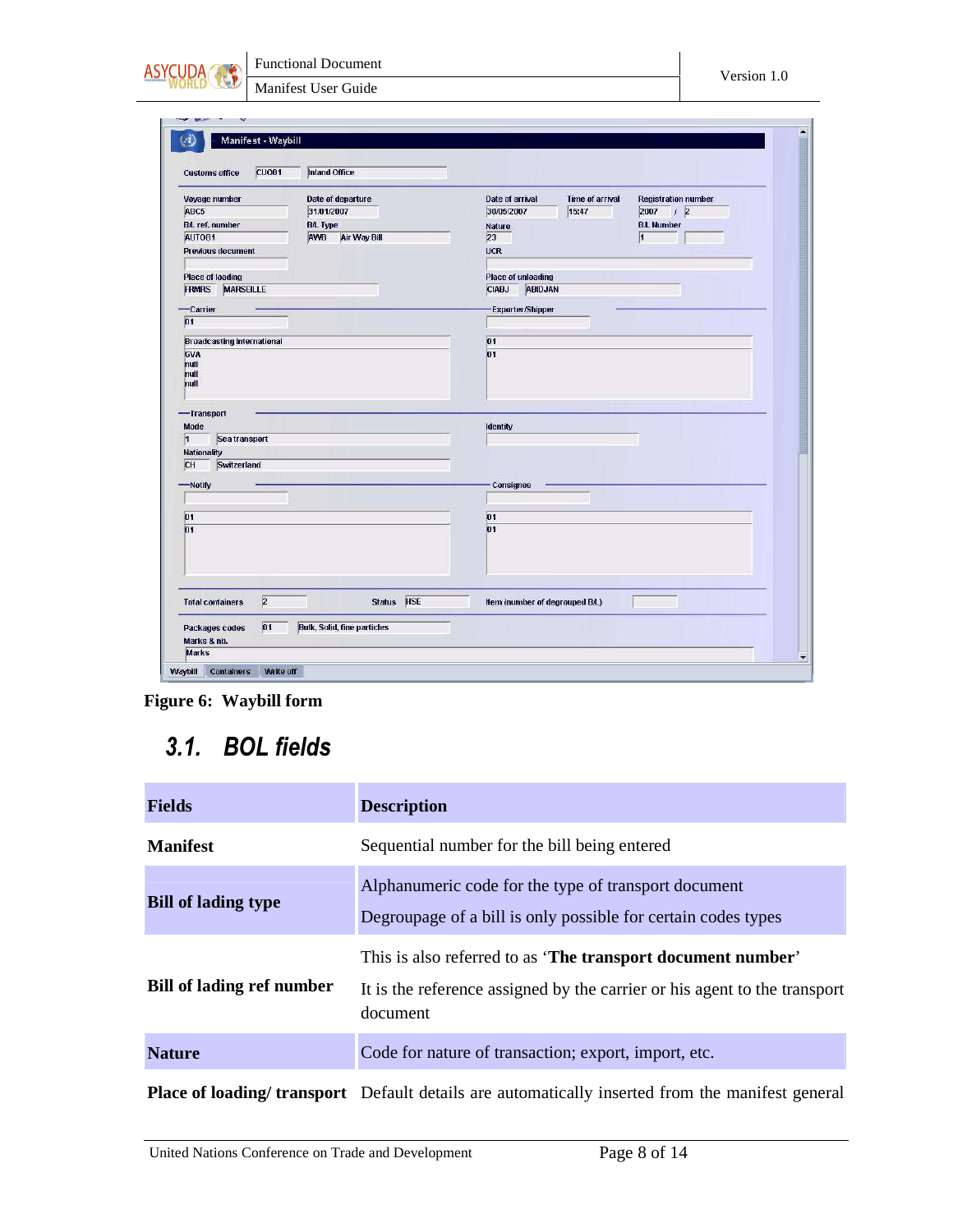

|                                   | segment                                                                                                                                                                                                                                             |
|-----------------------------------|-----------------------------------------------------------------------------------------------------------------------------------------------------------------------------------------------------------------------------------------------------|
|                                   | If the goods were loaded at a place other than this, enter the correct<br>code                                                                                                                                                                      |
| <b>Exporter/shipper</b>           | Name of exporter or shipper, address and country                                                                                                                                                                                                    |
|                                   | Code from the list                                                                                                                                                                                                                                  |
| Consignee                         | Name and address details are displayed automatically                                                                                                                                                                                                |
|                                   | If the code is not mandatory and the consignee does not have a code,<br>move to the next field and enter the consignee name and address                                                                                                             |
| <b>Notify</b>                     | Dealt with in the same way as <b>consignee</b> - the field could require a<br>name, address or contact number of a person other than the<br>consignee                                                                                               |
|                                   | If a number of containers were entered in the manifest general<br>segment totals field, this field will be active                                                                                                                                   |
| <b>Total number of containers</b> | Enter the total number of containers if the goods on this bill are<br>containerised                                                                                                                                                                 |
| & nos.                            | Packages - shipping marks Pull down the menu for package code list. Identifying shipping<br>marks and numbers in the other fields                                                                                                                   |
|                                   | Number of packages, gross mass and volume in cubic metres<br>(CBM), if relevant                                                                                                                                                                     |
| <b>Quantity – manifested</b>      | Accuracy is important as these figures are cross-checked against the<br>totals in the manifest general segment                                                                                                                                      |
|                                   | Note that quantity remaining is controlled by the system and this<br>field cannot be directly accessed                                                                                                                                              |
|                                   | When capturing bill of lading details these fields are filled with the<br>same numbers as the manifested quantities                                                                                                                                 |
| <b>Description</b>                | Brief description from the transport document (e.g. machinery)                                                                                                                                                                                      |
|                                   | Pull down the menu for transit shed code list                                                                                                                                                                                                       |
| Location                          | In many cases the precise location of the goods is not known at the<br>time the Manifest is prepared; in this case the field can be left<br>empty, (if the field is configured as optional), or an interim code can<br>be used, such as Unallocated |
|                                   | Bill of Lading, Location allows update of location details after<br>discharge of cargo                                                                                                                                                              |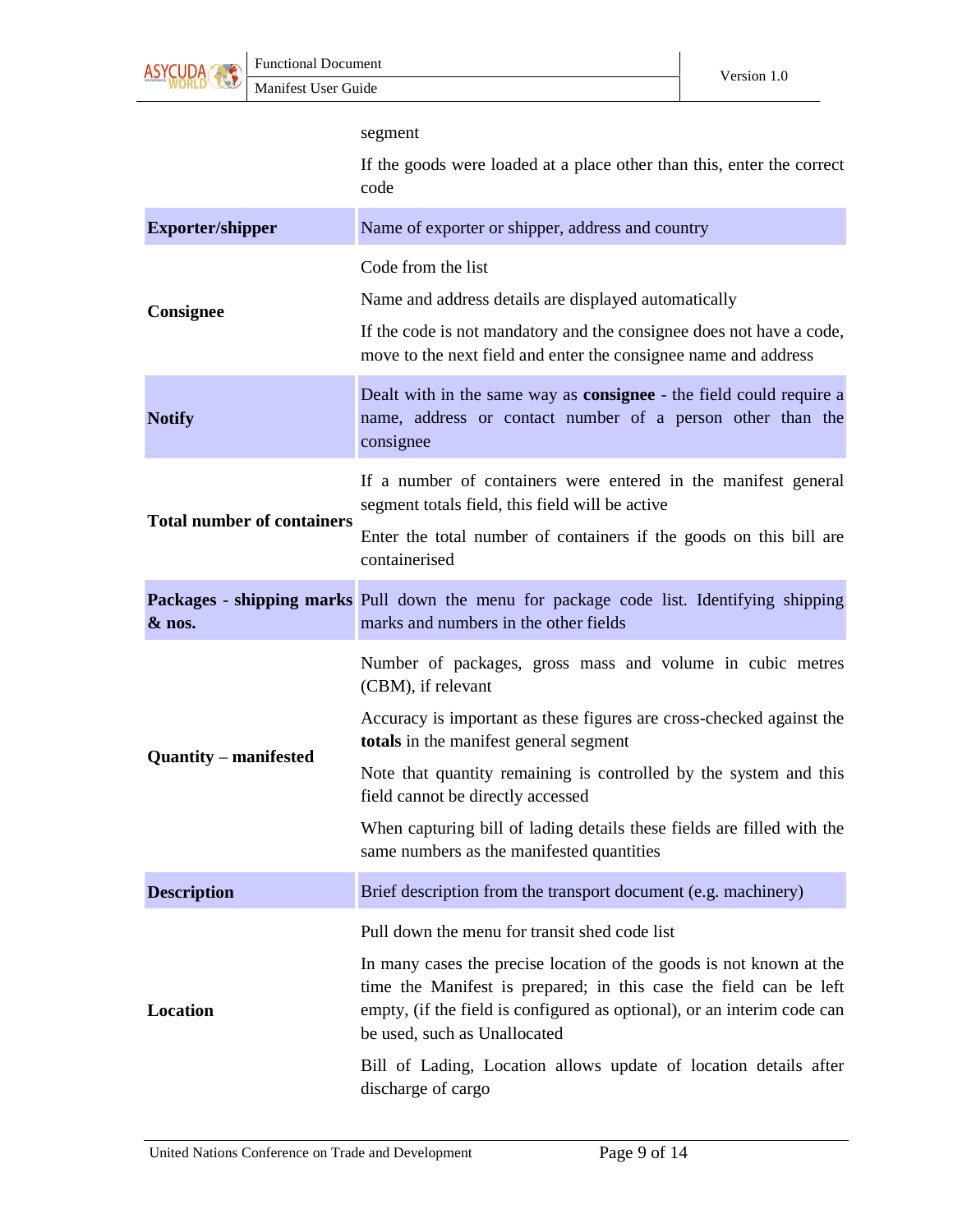

| Freight            | P/C Ind, Amount: this is an indicator whether the freight was<br>prepaid and the amount<br>Value declared for Customs, if known<br>Value declared for Transport and Insurance, if known                   |
|--------------------|-----------------------------------------------------------------------------------------------------------------------------------------------------------------------------------------------------------|
| <b>Seals</b>       | In <b>Number</b> field, insert how many seals are affixed<br>In <b>Marks</b> - insert the identification number(s) of any seal(s)<br>Party: code for the authority or organization that affixed the seals |
| <b>Information</b> | Additional remarks as required                                                                                                                                                                            |

Entering the data for one bill of lading is now complete. The cursor will return to the first field in the bill of lading screen. Close the bill of lading window to save the bill and return to the manifest.

### 3.2. Inserting additional BOL's

To add more bills, go to **Main ASYCUDA menu, Cargo Manifest, Way bill, New** and repeat the previous steps.

### 3.3. Moving between BOL's screens

Switch from Manifest – General Information, BOL button to Manifest – Way bill screen (Figure 7).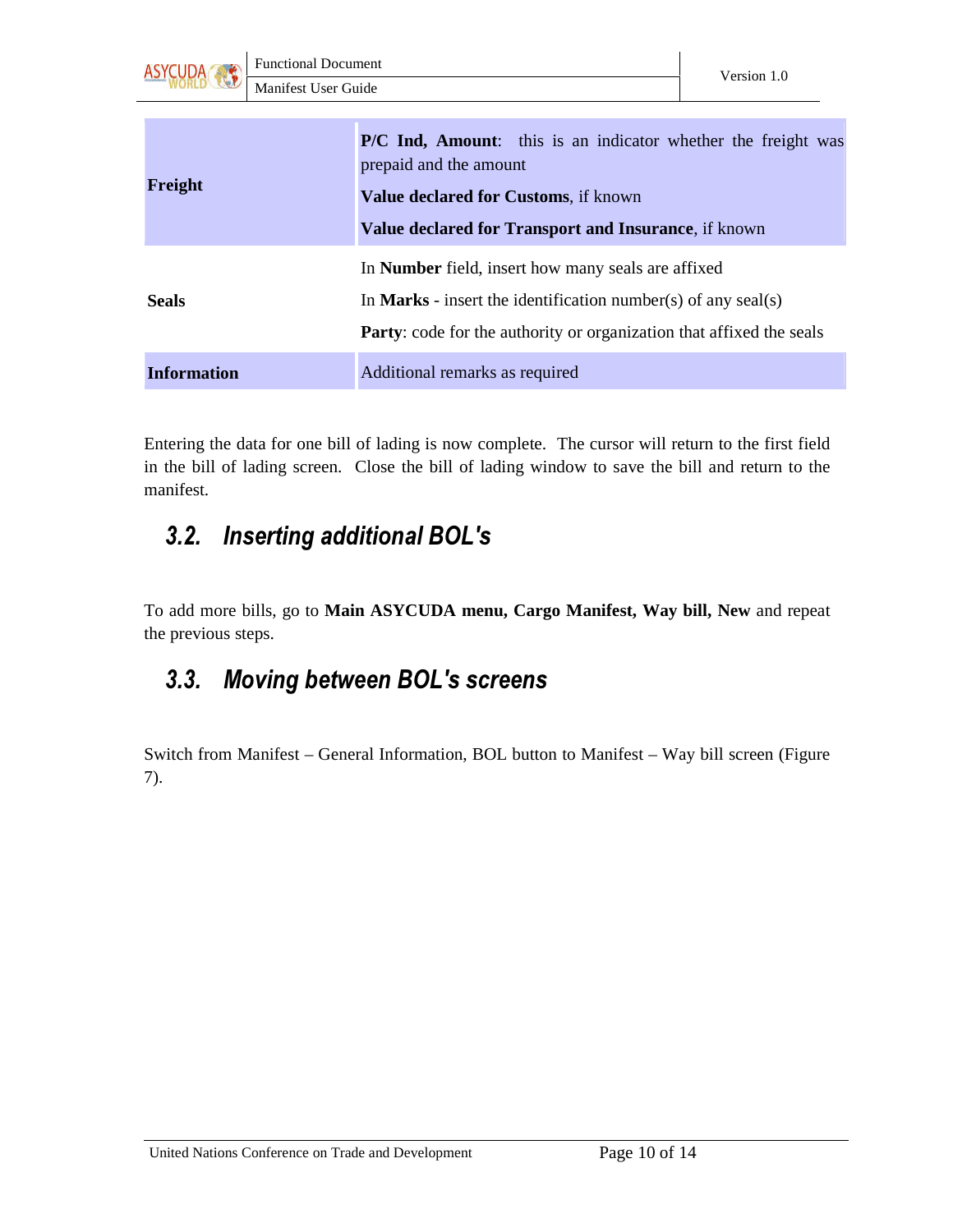|                         | <b>Functional Document</b>                                                                                                                                                                                                                                                                                                                                                                                                       |          |                      |          |          | Version 1.0                                                                          |
|-------------------------|----------------------------------------------------------------------------------------------------------------------------------------------------------------------------------------------------------------------------------------------------------------------------------------------------------------------------------------------------------------------------------------------------------------------------------|----------|----------------------|----------|----------|--------------------------------------------------------------------------------------|
|                         | Manifest User Guide                                                                                                                                                                                                                                                                                                                                                                                                              |          |                      |          |          |                                                                                      |
|                         |                                                                                                                                                                                                                                                                                                                                                                                                                                  |          |                      |          |          |                                                                                      |
| Manifest - View [CUO02] |                                                                                                                                                                                                                                                                                                                                                                                                                                  |          |                      |          |          | $\mathbf{r}_\mathbf{k}$ $\mathbf{r}_\mathbf{k}$ . $\overline{\mathbf{r}_\mathbf{k}}$ |
| File Edit View Help     | $\begin{array}{c} \textbf{1} & \textbf{0} & \textbf{1} & \textbf{1} & \textbf{1} & \textbf{1} & \textbf{1} & \textbf{1} & \textbf{1} & \textbf{1} & \textbf{1} & \textbf{1} & \textbf{1} & \textbf{1} & \textbf{1} & \textbf{1} & \textbf{1} & \textbf{1} & \textbf{1} & \textbf{1} & \textbf{1} & \textbf{1} & \textbf{1} & \textbf{1} & \textbf{1} & \textbf{1} & \textbf{1} & \textbf{1} & \textbf{1} & \textbf{1} & \textbf$ |          |                      |          |          | 100 %                                                                                |
|                         |                                                                                                                                                                                                                                                                                                                                                                                                                                  |          |                      |          |          |                                                                                      |
| $\left( 4\right)$       | Manifest - Waybills                                                                                                                                                                                                                                                                                                                                                                                                              |          |                      |          |          |                                                                                      |
| Line nbr                | Refnbr                                                                                                                                                                                                                                                                                                                                                                                                                           | Packages |                      | Trs code | Trs name | Sts                                                                                  |
| D <sub>1</sub>          | STAR01                                                                                                                                                                                                                                                                                                                                                                                                                           | 1000     | Gross mass<br>10 000 |          |          | MST                                                                                  |
| $\overline{\Box}$ 2     | STAR-AC                                                                                                                                                                                                                                                                                                                                                                                                                          | 400      | 4000                 |          |          | MST                                                                                  |
|                         |                                                                                                                                                                                                                                                                                                                                                                                                                                  |          |                      |          |          |                                                                                      |
|                         |                                                                                                                                                                                                                                                                                                                                                                                                                                  |          |                      |          |          |                                                                                      |
|                         |                                                                                                                                                                                                                                                                                                                                                                                                                                  |          |                      |          |          |                                                                                      |
|                         |                                                                                                                                                                                                                                                                                                                                                                                                                                  |          |                      |          |          |                                                                                      |
|                         |                                                                                                                                                                                                                                                                                                                                                                                                                                  |          |                      |          |          |                                                                                      |
|                         |                                                                                                                                                                                                                                                                                                                                                                                                                                  |          |                      |          |          |                                                                                      |
|                         |                                                                                                                                                                                                                                                                                                                                                                                                                                  |          |                      |          |          |                                                                                      |
|                         |                                                                                                                                                                                                                                                                                                                                                                                                                                  |          |                      |          |          |                                                                                      |
|                         |                                                                                                                                                                                                                                                                                                                                                                                                                                  |          |                      |          |          |                                                                                      |
|                         |                                                                                                                                                                                                                                                                                                                                                                                                                                  |          |                      |          |          |                                                                                      |
|                         |                                                                                                                                                                                                                                                                                                                                                                                                                                  |          |                      |          |          |                                                                                      |
|                         |                                                                                                                                                                                                                                                                                                                                                                                                                                  |          |                      |          |          |                                                                                      |
|                         |                                                                                                                                                                                                                                                                                                                                                                                                                                  |          |                      |          |          |                                                                                      |
|                         |                                                                                                                                                                                                                                                                                                                                                                                                                                  |          |                      |          |          |                                                                                      |
|                         |                                                                                                                                                                                                                                                                                                                                                                                                                                  |          |                      |          |          |                                                                                      |
|                         |                                                                                                                                                                                                                                                                                                                                                                                                                                  |          |                      |          |          |                                                                                      |
|                         |                                                                                                                                                                                                                                                                                                                                                                                                                                  |          |                      |          |          |                                                                                      |
|                         |                                                                                                                                                                                                                                                                                                                                                                                                                                  |          |                      |          |          |                                                                                      |
|                         |                                                                                                                                                                                                                                                                                                                                                                                                                                  |          |                      |          |          |                                                                                      |
|                         |                                                                                                                                                                                                                                                                                                                                                                                                                                  |          |                      |          |          |                                                                                      |
|                         |                                                                                                                                                                                                                                                                                                                                                                                                                                  |          |                      |          |          |                                                                                      |
|                         |                                                                                                                                                                                                                                                                                                                                                                                                                                  |          |                      |          |          |                                                                                      |
|                         |                                                                                                                                                                                                                                                                                                                                                                                                                                  |          |                      |          |          |                                                                                      |
|                         |                                                                                                                                                                                                                                                                                                                                                                                                                                  |          |                      |          |          |                                                                                      |
|                         |                                                                                                                                                                                                                                                                                                                                                                                                                                  |          |                      |          |          |                                                                                      |
|                         |                                                                                                                                                                                                                                                                                                                                                                                                                                  |          |                      |          |          |                                                                                      |
|                         |                                                                                                                                                                                                                                                                                                                                                                                                                                  |          |                      |          |          |                                                                                      |
|                         |                                                                                                                                                                                                                                                                                                                                                                                                                                  |          |                      |          |          |                                                                                      |
|                         |                                                                                                                                                                                                                                                                                                                                                                                                                                  |          |                      |          |          |                                                                                      |
|                         |                                                                                                                                                                                                                                                                                                                                                                                                                                  |          |                      |          |          |                                                                                      |
|                         |                                                                                                                                                                                                                                                                                                                                                                                                                                  |          |                      |          |          |                                                                                      |
|                         |                                                                                                                                                                                                                                                                                                                                                                                                                                  |          |                      |          |          |                                                                                      |
|                         |                                                                                                                                                                                                                                                                                                                                                                                                                                  |          |                      |          |          |                                                                                      |
|                         |                                                                                                                                                                                                                                                                                                                                                                                                                                  |          |                      |          |          |                                                                                      |
|                         |                                                                                                                                                                                                                                                                                                                                                                                                                                  |          |                      |          |          |                                                                                      |
|                         |                                                                                                                                                                                                                                                                                                                                                                                                                                  |          |                      |          |          |                                                                                      |
|                         |                                                                                                                                                                                                                                                                                                                                                                                                                                  |          |                      |          |          |                                                                                      |
|                         |                                                                                                                                                                                                                                                                                                                                                                                                                                  |          |                      |          |          |                                                                                      |
|                         |                                                                                                                                                                                                                                                                                                                                                                                                                                  |          |                      |          |          |                                                                                      |
|                         |                                                                                                                                                                                                                                                                                                                                                                                                                                  |          |                      |          |          |                                                                                      |
|                         |                                                                                                                                                                                                                                                                                                                                                                                                                                  |          |                      |          |          |                                                                                      |
|                         |                                                                                                                                                                                                                                                                                                                                                                                                                                  |          |                      |          |          |                                                                                      |
|                         |                                                                                                                                                                                                                                                                                                                                                                                                                                  |          |                      |          |          |                                                                                      |
|                         |                                                                                                                                                                                                                                                                                                                                                                                                                                  |          |                      |          |          |                                                                                      |
|                         |                                                                                                                                                                                                                                                                                                                                                                                                                                  |          |                      |          |          |                                                                                      |
|                         |                                                                                                                                                                                                                                                                                                                                                                                                                                  |          |                      |          |          |                                                                                      |
|                         |                                                                                                                                                                                                                                                                                                                                                                                                                                  |          |                      |          |          |                                                                                      |
|                         |                                                                                                                                                                                                                                                                                                                                                                                                                                  |          |                      |          |          |                                                                                      |
|                         |                                                                                                                                                                                                                                                                                                                                                                                                                                  |          |                      |          |          |                                                                                      |
|                         |                                                                                                                                                                                                                                                                                                                                                                                                                                  |          |                      |          |          |                                                                                      |
|                         |                                                                                                                                                                                                                                                                                                                                                                                                                                  |          |                      |          |          |                                                                                      |
| <b>Manifest</b><br>Bol  |                                                                                                                                                                                                                                                                                                                                                                                                                                  |          |                      |          |          |                                                                                      |

**Figure 7: Manifest way bills** 

Lists of bills of lading and the manifest general segment are on one form with the manifest at the top, followed by the list of bills. Activate the scroll bars to move up or down the screen.

## 4. Fast Cargo Integration

This facility saves ASYCUDA World users' time and effort spent in keying in the manifest for no good reason. In modern practices, customs administrations receive e-manifest in XML format from the shipping agent or any other authorised partner a while before the vessel's arrival (usually upon the departure of the vessel from the country of export). Converting the XML emanifest to the operational database is done by the following steps: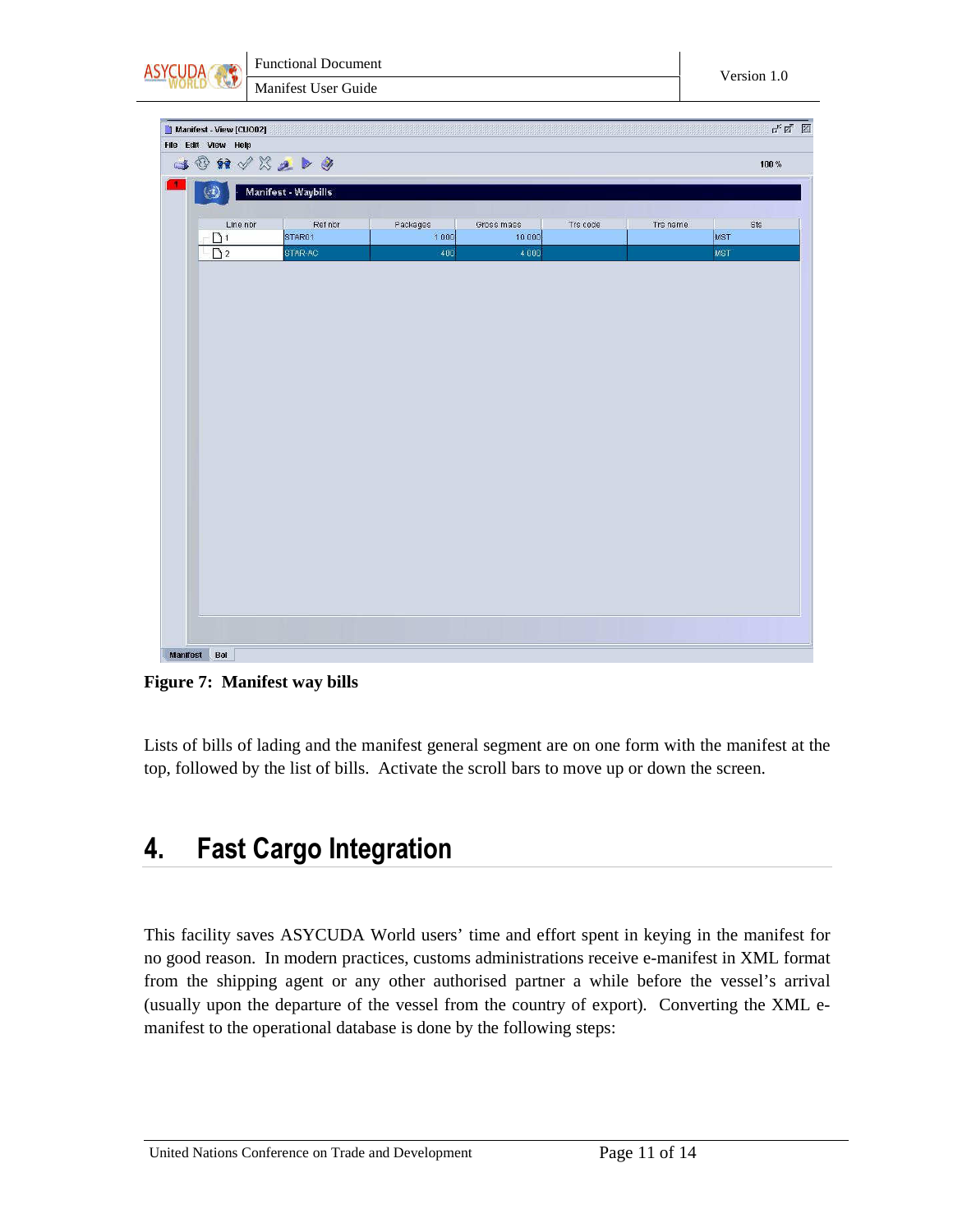

## 4.1. Main menu, FCI, Generation

| <b>Fast Cargo Integration</b> |  |
|-------------------------------|--|
| Generation                    |  |

#### **Figure 8: Generate a manifest from an XML file**

1. Choosing the appropriate XML file that contains the desired manifest, filling in the form

| File Edit View Help     |                                       |       |
|-------------------------|---------------------------------------|-------|
|                         |                                       | 100 % |
|                         | <b>Manifest - General Information</b> |       |
| Choose an XML File      |                                       |       |
|                         |                                       | Ø.    |
|                         |                                       |       |
|                         |                                       |       |
| <b>Customs office:</b>  |                                       |       |
| Voyage number:          |                                       |       |
|                         |                                       |       |
| Date of departure:      |                                       |       |
|                         |                                       |       |
|                         |                                       |       |
| <b>Total number of:</b> |                                       |       |
| <b>Bills:</b>           |                                       |       |
| Packages:               |                                       |       |
| <b>Containers:</b>      |                                       |       |

**Figure 9: Manifest generation form**